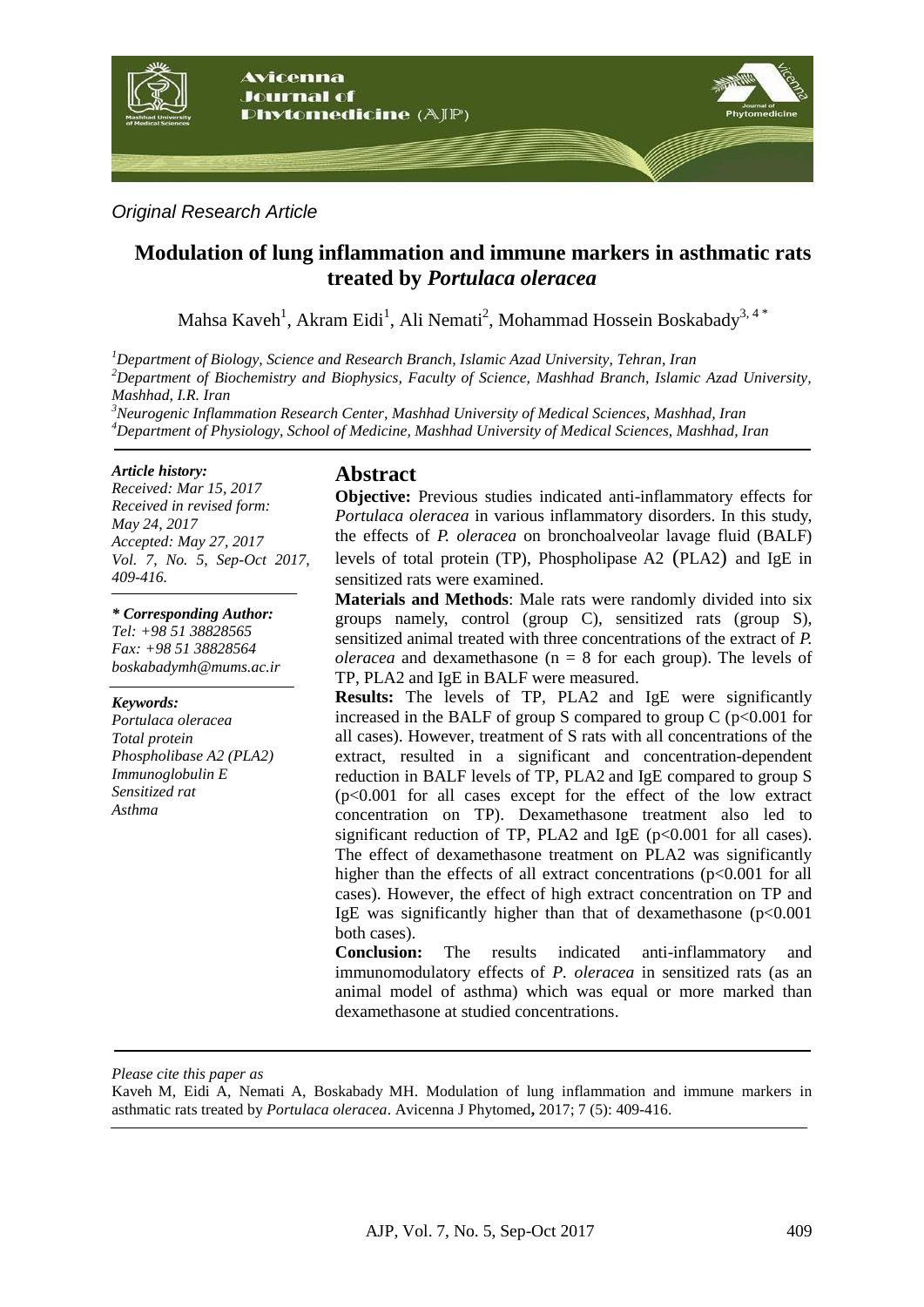# **Introduction**

*Portulaca oleracea* (*P. oleracea*) is an annual plant belonging to the Portulacaceae family which has been used in folk medicine in many countries. The plant contains flavonoids, alkaloids, coumarins, monoterpene glycosides and fatty acids as well as alpha-linolenic acid (Omega-3) (Abdel Moneim et al., 2013; Uddin et al., 2014). The use of *P. oleracea* for treatment of fever, cramps, fumigation, and burns as well as inflammatory skin rashes is documented in traditional medical books (Rasheed et al., 2004). Due to its several medicinal usages, *P. oleracea* is listed among herbal medicines in the WHO (Lim and Quah, 2007). Several pharmacological effects, including anti-inflammatory, analgesic )Chan et al., 2000; Zakaria et al., 1998; Islam et al., 1998), wound healing (Rasheed et al., 2003), antimicrobial )Banerjee and Mukherjee, 2003; Banerjee and Mukherjee, 2003), antioxidant (Arruda et al., 2004; Zijuan et al., 2009), bronchodilatory activities (Malek et al., 2004) and relaxant effect on skeletal muscle (Okwuasaba et al., 1986; Parry et al., 1987) were shown for *P. oleracea*. The effect of *P. oleracea* on Th1/Th2 balances was also demonstrated (Askari et al., 2016).

Airway inflammation is the main characteristic of asthma (Busse et al., 1995) and several inflammatory cells and inflammatory mediators are involved in this process (Kelly et al., 1998). Phospholipase A2 (PLA2) is released from inflammatory activated cells due to airway inflammation in asthma (Vadas and Pruzanski, 1986). An increase in PLA2 activity results in the synthesis of eicosanoids that play an important role in the inflammation process (Vadas and Pruzanski, 1986). In serum and bronchoalveolar lavage fluid of asthmatic patients, increased PLA2 activity was reported (Kashima et al., 1993). Increased serum total protein was also shown in subjects with occupational asthma. (Qureshi et al., 2009). IgE levels correlate with asthma severity and bronchial hyperresponsiveness. However, the relation between total IgE and asthma appears to be independent of allergen sensitization (Qureshi et al., 2009; Keyhanmanesh et al., 2009; Luksza & Jones, 1982).

With regard to anti-inflammatory effect of *P.oleracea*, the effects of the extract of the plant on BALF levels of PLA2, TP and IgE in sensitized rats (a rat model of asthma), were examined in the present study.

# **Materials and Methods**

### **Animals and induction of animal model of asthma**

Male Wistar rats weighing  $220 \pm 50$  g were kept in an animal cage with clean filtered air (Maximiser, Thorens Caging System Inc, Hazleton, PA, U.S.A) during the experiment period (Salmon et al., 1999) in the animal house of Medical school, Mashhad University of Medical Sciences, Mashhad Iran, at  $22 \pm 2$ °C with a 12 hr light/dark cycle and water and food were available *ad libitum*.

Rats were sensitized by OA by intraperitoneal injections of 1mg/kg ovalbumin  $(OA) + 100$  mg  $Al(OH)_3$  as adjuvant in 0.9% sterile saline on days 1, 2 and 3. Animals were then exposed to 1% OA aerosol for 20 min/day with an air flow of 8 lit/min using a nebulizer (DeVilbiss PulmoSonic, DeVilbiss Health Care Ltd, Feltham, U.K) in a whole body animal exposure chamber ( $15 \times 20 \times 27$  cm), with animals had normal breathing on days 6, 9, 12, 15, 18 and 21. Experiments were performed in compliance with the codes of the Institute of Laboratory Animals Resources Commission on Life Sciences and the study was approved by the Ethics Committee of Mashhad University of Medical Sciences (Code 910968).

# **Studied groups**

Rats were divided into six groups in random order as follows (n=8 for each group):

1) Control or non-sensitized animals (group C).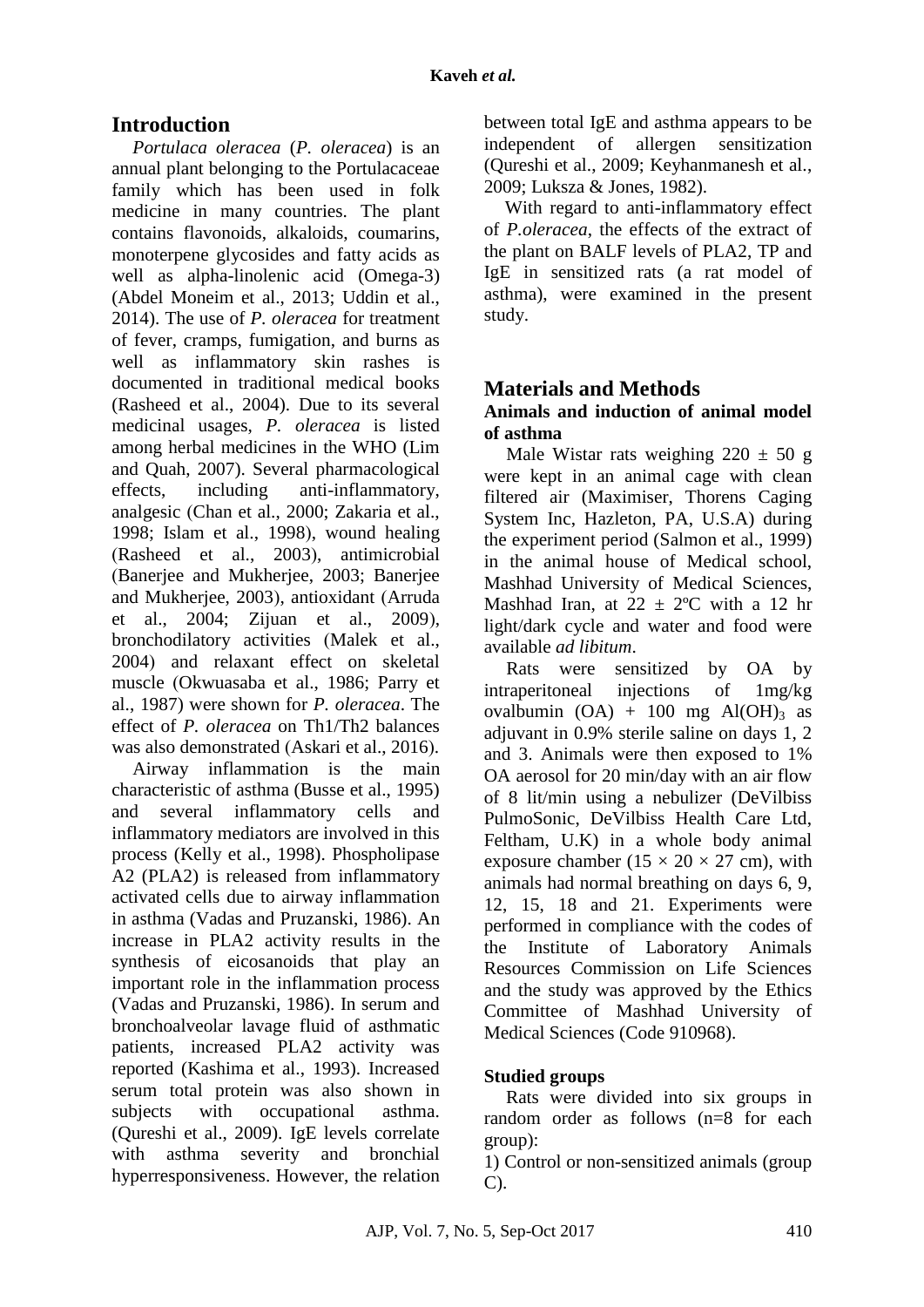2) Sensitized animals (group S).

3-5) S group animals treated with 1, 2 and 4 mg/ml extract of *P. oleracea* (groups PO 1, PO 2 and PO 4).

6) S group animals treated with 1.25 μg/ml dexamethasone (group S+D).

The extract of the plant and dexamethasone were administered in drinking water of animals during sensitization period. The animals of C and S groups were given drinking water alone. On average, each rat in all groups used 40 ml/day drinking water and there were not any significant differences in this regard among different groups.

### **Preparation of plant extract**

For extract preparation, 100 g of shadow-dried *P. oleracea* leaves powder was macerated in 1000 ml ethanol 70%. The maceration was performed at laboratory temperature for 72 hr and the mixture was dried by rotary evaporator. The yield of the extract was 17.5%. The extract concentration was adjusted to 10 mg/ml by adding distilled water to the dried extract. *P. oleracea* was collected in July 2016 from Sabzevar city, Khorasan Razavi province, Iran, and a voucher sample was preserved (Herbarium No: 240-1615-12) in the herbarium of the School of Pharmacy, Mashhad University of Medical Sciences.

#### **Bronchoalveolar lavage fluid (BALF) preparation**

Rats were sacrificed by ketamine on day 22 of the experiment. Trachea and lungs were then dissected after opening the chest. The left lung was lavaged with 1 mL of saline five times (a total of 5 mL) through cannulated trachea. The supernatant was collected after centrifuging samples at 2500 g at 4 ºC for 10 min and immediately stored at -70  $^{\circ}$ C until further analysis (Dong et al., 2014).

### **Measurement of BALF total protein**, **PLA2 and IgE levels**

The BALF total protein, PLA2 and IgE level were determined using the enzymelinked immunosorbent assay (ELISA) sandwich method according to the manufacturer's protocol using a photometric method (Abcam and Mybiosource, America).

### **Statistical analysis**

Data were presented as means  $\pm$  SEM. Comparisons of the results among control, sensitized and treated groups were performed using one-way analysis of variance (ANOVA) with Tukey-Kramer's as the post-test. For statistical analysis, InStat (GraphPad Software, Inc, La Jolla, USA) package was used and a  $p<0.05$  was considered as statistical significance.

# **Results**

## **PLA2 level in lung lavage**

BALF level of PLA2 in group S was significantly higher than group C ( $p<0.001$ , Figure 1). The PLA2 levels in all treated groups were significantly decreased compared to group  $S$  ( $p<0.001$  for all cases, Figure 1). BALF levels of PLA2 in groups treated with all three concentrations of the extract were significantly higher than group C ( $p<0.01$  and  $p<0.001$ , respectively; Figure 1). PLA2 level in groups treated with all three concentrations of the extract were significantly lower than dexamethasone (p<0.001 for all concentrations, Figure 1). The effects of high and medium concentrations of the extract (4 and 2 mg/ml) on BALF level of PLA2 were significantly higher than the effect of its low concentration  $(1 \text{ mg/ml})$   $(p<0.001$  for both cases; Table 1). The effect of the high concentration of the extract (4 mg/ml) on BALF level of PLA2 was significantly higher than the effect of its medium concentration  $(2 \text{ mg/ml})$ ,  $(p<0.001$ ; Table 1).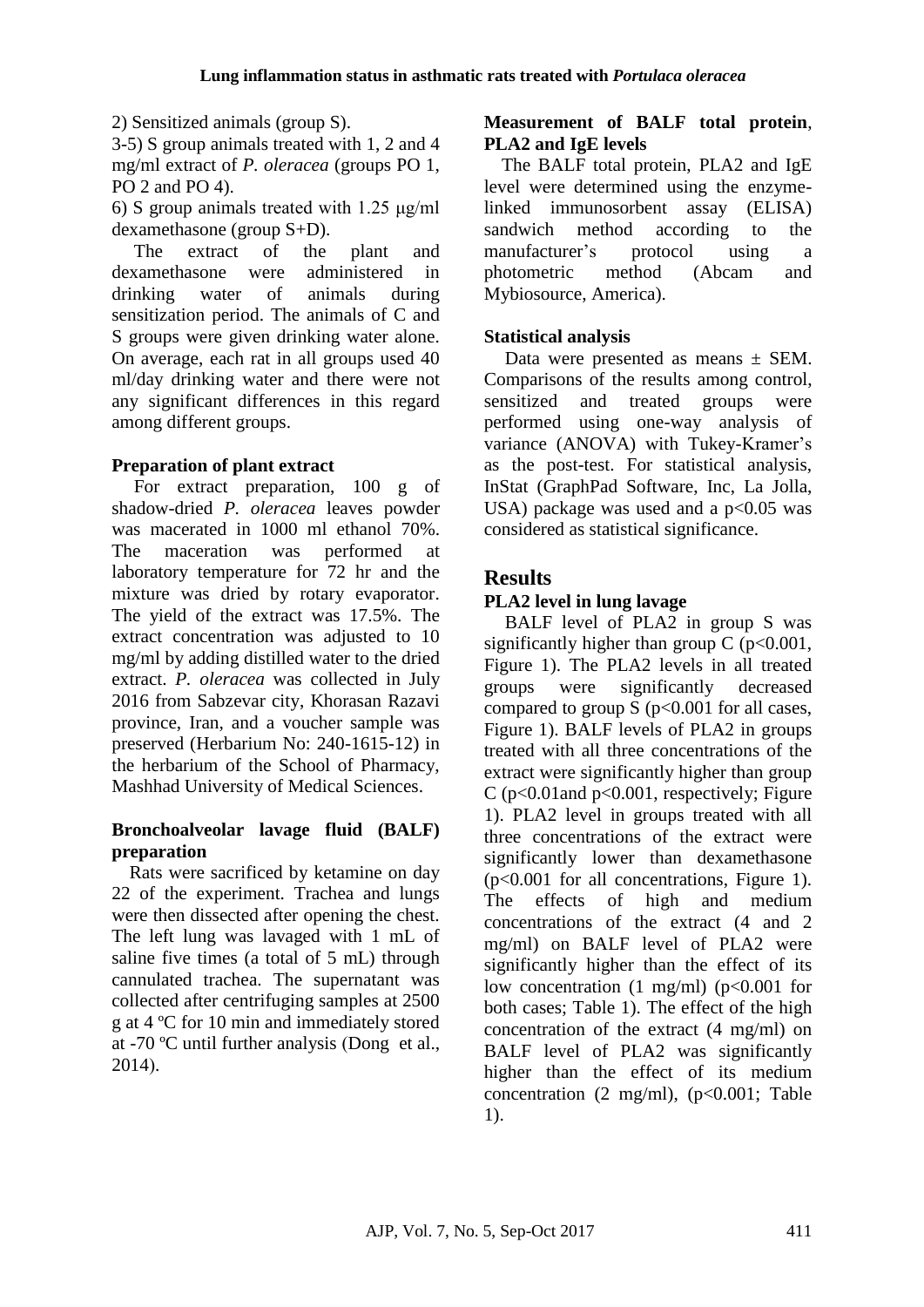Table 1. BALF PLA2, TP and IgE levels in groups treated with three concentrations of *P. oleracea* (S + PO)

| <b>Parameters</b>       | <b>Control</b> | s              | $S+D$        | $S+PO1$                   | $S+PO2$                     | $S+PO4$                                  |
|-------------------------|----------------|----------------|--------------|---------------------------|-----------------------------|------------------------------------------|
| $PLA2$ (pg/ml)          | $6.02+0.03$    | $11.13+0.08$   | $6.38+0.04$  | $8.47+0.06$               | $7.66+0.05***$              | $7.12+0.05$ <sup>+++###</sup>            |
| Total protein $(g/100)$ | $5.97+0.13$    | $9.39 + 0.19$  | $7.61 + 0.2$ | $8.63+0.17$               | $7.37+0.17$ <sup>++</sup>   | $5.82+0.13$ *********                    |
| <b>IgE</b>              | $12.77+0.22$   | $50.56 + 2.22$ |              | $20.54+0.85$ $37.14+0.74$ | $21.24+0.51$ <sup>+++</sup> | $11.06 + 0.26$ <sup>**************</sup> |

Values are presented as mean  $\pm$  SEM. Three concentrations of *P. oleracea* were 1 (S + PO 1), 2 (S + PO 2) and 4 mg/ml (S + PO 4) (n = 8). Statistical significance for the difference between the data of S + PO 2 and S + PO  $4 \text{ vs } S + \text{PO} 1$ :  $++p < 0.01$  and  $++p < 0.001$ . Statistical significance for the difference between the data of  $S + \text{PO}$ 4 vs S + PO 2:  $\# \# p$ <0.001. The statistical comparisons were made using one-way analysis of variance (ANOVA) with Tukey–Kramer multiple post-test.



Figure 1. The levels PLA2 (mean  $\pm$  SEM) in bronchoalveolar lavage in control (C), sensitized (S), and S animals treated with dexamethasone  $(S +$ D) and three concentrations of *P. oleracea* (S + PO), (n=8). Statistical significance for the difference between control and other groups: \*\*p<0.01 and  $*$ p<0.001. Statistical significance for the difference between treated animals vs sensitized group:  $^{+++}p<0.001$ . Statistical significance for the difference between the data of  $S + PO$  *vs*  $S + D$ :  $\frac{\text{num}}{\text{p}} < 0.001$ . The statistical comparisons were made using oneway analysis of variance (ANOVA) and Tukey– Kramer multiple post-test.

#### **Total protein level in lung lavage**

BALF level of total protein in group S was significantly higher than group C (p<0.001; Figure 2). However, total protein levels in groups treated with dexamethasone and the two higher concentrations of the extract were significantly decreased compared to group S (p<0.001 for all cases, Figure 2). BALF level of total protein in groups treated with dexamethasone and the two lower concentrations of the extract were significantly higher than group  $C$  ( $p<0.001$ )

for all cases; Figure 2). Total protein level in groups treated with the lowest concentration of the extract was significantly lower but the effect of its highest concentration was significantly higher than that of dexamethasone  $(p<0.01$ and p<0.001, respectively; Figure 2). The effects of the high and medium extract concentrations (4 and 2 mg/ml) on BALF level of total protein were significantly higher than that of its lowest concentration  $(1 \text{mg/ml})$ ,  $(p<0.001$  and  $p<0.01$ , respectively; Table 1). The effect of high extract concentration (4 mg/ml) on BALF level of total protein was significantly higher than that of its medium concentration  $(2 \text{ mg/ml})$ ,  $(p<0.001$ ; Table 1).

#### **IgE level in lung lavage**

BALF level of IgE in group S was significantly higher than group C ( $p < 0.001$ , Figure 3). The IgE levels in all treated groups were significantly decreased compared to group  $S$  ( $p<0.001$  for all cases; Figure 3). BALF level of IgE in animals treated with dexamethasone and the two lower concentrations of the extract were significantly higher than that of group C (p<0.001; Figure 3). IgE level in group treated with the lowest concentration of the extract was significantly lower but at the highest concentration of the extract, it was significantly higher than that of dexamethasone (p<0.001 for both cases; Figure 3). The effects of the high and medium extract concentrations (4 and 2 mg/ml) on BALF level of IgE were significantly higher than the effect of its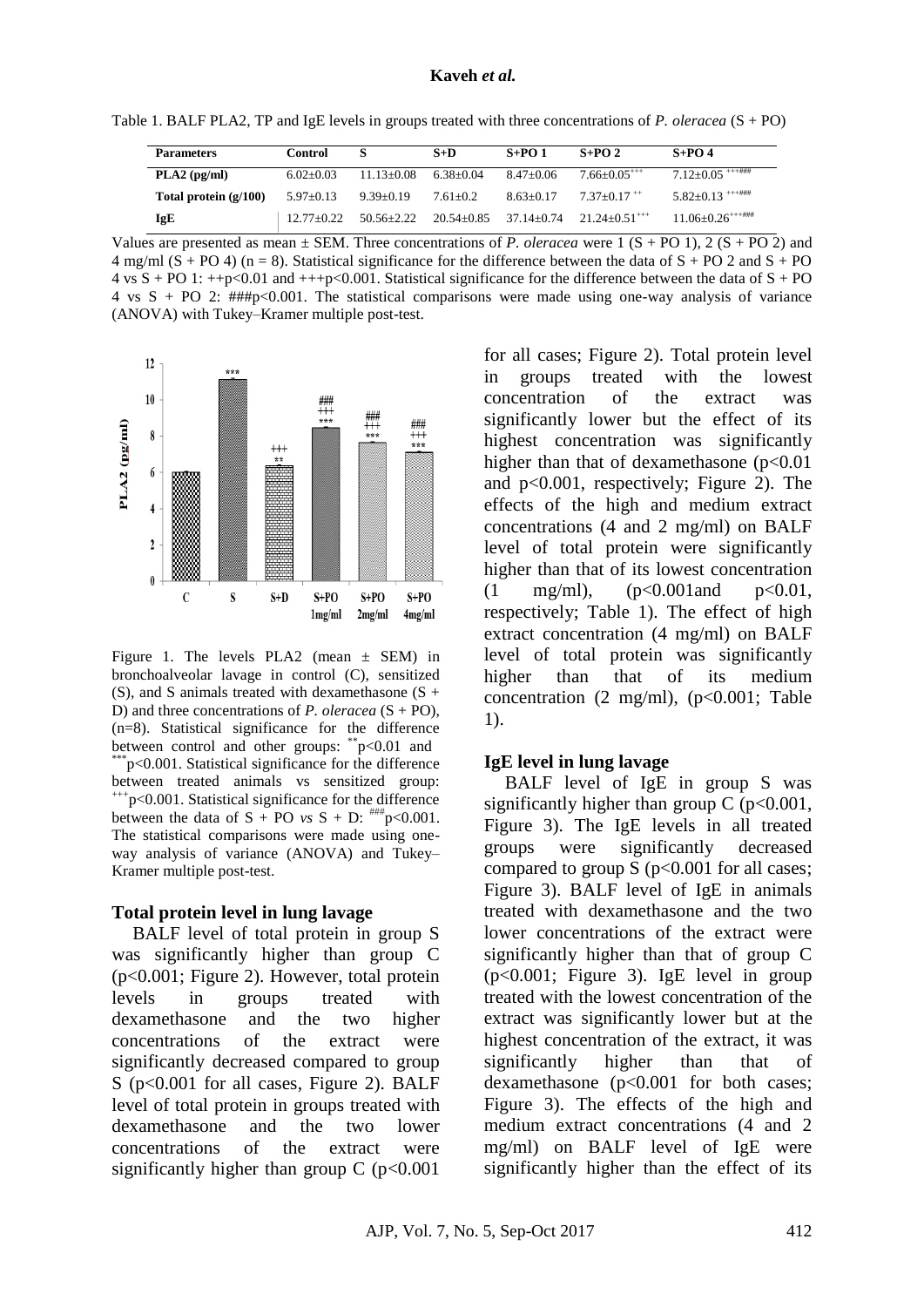lowest concentration  $(1 \text{ mg/ml})$ ,  $(p<0.001$ for both cases; Table 1). The effect of the highest extract concentration (4 mg/ml) on BALF level of IgE was significantly higher than the effect of its medium concentration (2 mg/ml), (p<0.001; Table 1).



Figure 2. The level of total protein (mean  $\pm$  SEM) in bronchoalveolar lavage of control (C), sensitized (S), and S animals treated with dexamethasone  $(S +$ D) and three concentrations of *P. oleracea* (S + PO), (n=8). Statistical significance for the difference between control and other groups: \*\*p<0.01 and  $p$ <0.001. Statistical significance for the difference between treated animals vs sensitized group:  $^{+++}p<0.001$ . Statistical significance for the difference between the data of  $S + PO$  *vs*  $S + D$ :  $^{**}p < 0.01$  and  $H^{\text{H}}$  p<0.001. The statistical comparisons were made using one-way analysis of variance (ANOVA) and Tukey–Kramer multiple post-test.



Figure 3. IgE level (mean  $\pm$  SEM) in BALF of control (C), sensitized (S), and S animals treated with dexamethasone  $(S + D)$ , three concentrations of *P. oleracea* (S + PO), (n=8). Statistical significance for the difference between control and other groups:  $p<0.001$ . Statistical significance for the difference between treated animals *vs* sensitized group:  $^{+++}p<0.001$ . Statistical significance for the difference between the data of  $S$  + PO *vs*  $S$  + D:  $\frac{\text{mm}}{10}$   $\leq$  0.001. The statistical comparisons were made using oneway analysis of variance (ANOVA) and Tukey– Kramer multiple post-test.

#### **Discussion**

Anti-inflammatory (Chan et al., 2000; Zakaria et al., 1998; Islam et al., 1998) and antioxidant (Arruda et al., 2004; Zijuan et al., 2009) properties of *P. oleracea* were shown previously. Therefore, in this study, the effect of the plant on lung inflammation in asthmatic rats were examined by evaluating total protein (TP), PLA2 and IgE levels in the lung lavage of sensitized rats (an animal model of asthma) treated with the extract of *P. oleracea* and compared to untreated asthmatic animals.

The results showed increased levels of total protein, PLA2 and IgE in BALF of sensitized rats compared to control animal which indicate animal sensitization. Indeed, the results of the present study were similar to previous studies using similar method of sensitization (Keyhanmanesh et al., 2010; [Neamati et](https://www.ncbi.nlm.nih.gov/pubmed/?term=Neamati%20A%5BAuthor%5D&cauthor=true&cauthor_uid=19703069) al., 2009). In addition, several lung and systemic changes, similar to those seen in asthmatic patients, were reported in sensitized rats using similar method of sensitization (Shakeri et al., 2017; Shakeri & Boskabady, 2017).

In fact, increased levels of TP in BALF was also shown in subjects with occupational asthma (Qureshi et al., 2009), which may be due to increased  $\gamma$  globulin, C reactive protein and other inflammatory mediators with a protein structure. Increased serum IgE level in both asthmatic patients (Ahmad Al Obaidi et al., 2008) and sensitized animals (Boskabady et al., 2014) were also shown. All these studies support the findings of the present study and confirm the induction of animal model of asthma (animal sensitization).

BALF levels of PLA2 and IgE were decreased in asthmatic rats treated with all concentrations of the extract in a concentration-dependent manner. The level of TP in the BALF was also decreased due to treatment with the two higher concentrations of the extract.

The effects of the extract of *P. oleracea* on reduction of BALF PLA2 and TP levels in sensitized rats suggest the preventing effect of the plant on lung inflammation in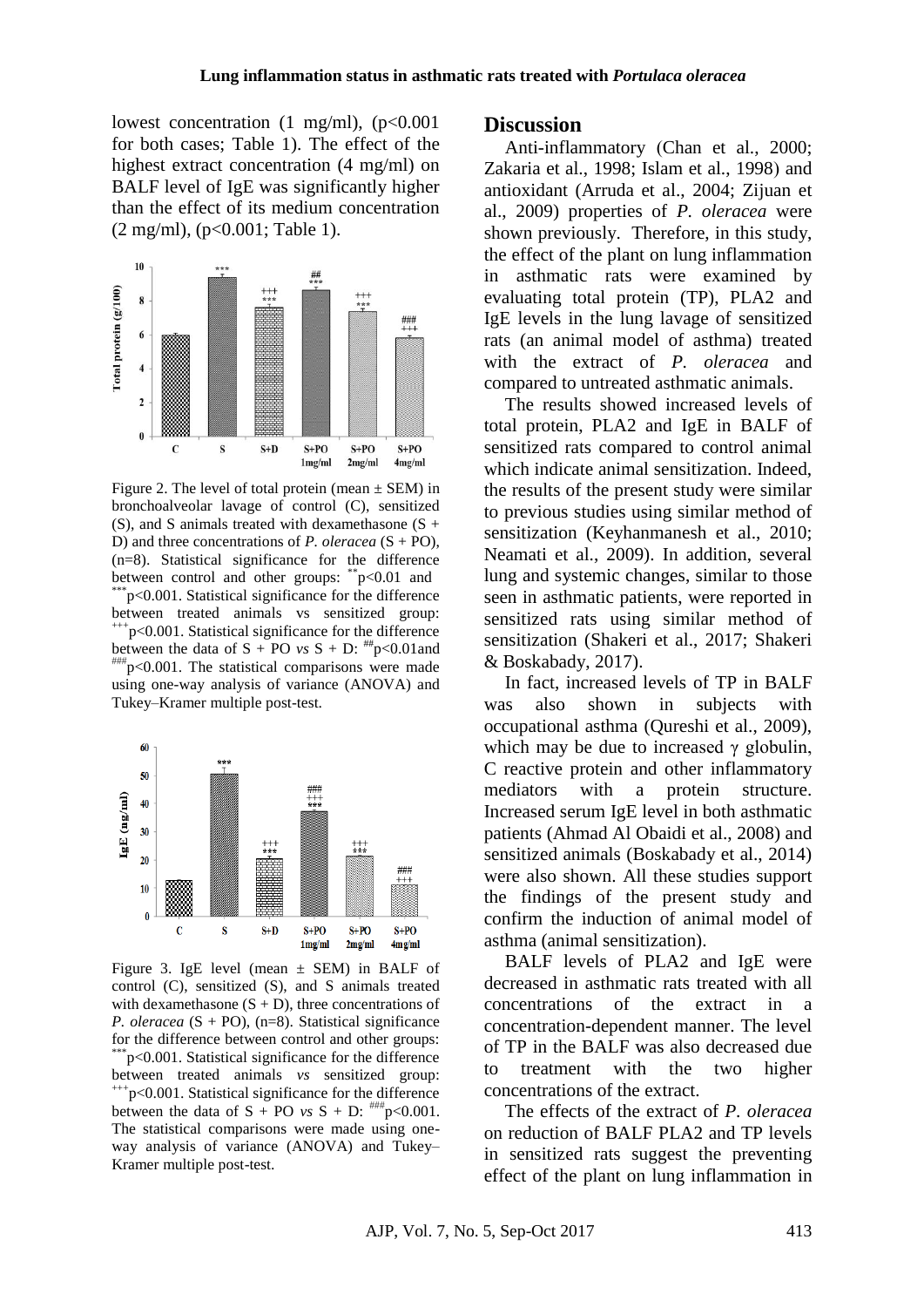sensitized rats. Reduction in IgE level in the BALF due to *P. oleracea* treatment also suggest an immunomodulatory effect for the plant in asthma. Since previous studies indicated that *P. oleracea* can improve serum TNF- $\alpha$  and IL-6 concentrations and enhance the level of LPL mRNA in liver tissue, perhaps *P. oleracea* can prevent cardiovascular diseases and atherosclerosis by these mechanisms (Xio et al., 2004). In addition, antinociceptive, antiinflammatory (Rao et al., 2012) and immunomodulatory effects of *P. oleracea*  on isolated human lymphocytes (Askari et al., 2016) have been previously demonstrated previously which support the results of the present study.

Treatment of asthmatic rats with dexamethasone also resulted in a significant reduction in PLA2, TP and IgE which also support the anti-inflammatory and immunomodulatory effects of the studied plant. Dexamethasone, a known anti-inflammatory drug, was used in the present study as a positive control. The inhibitory effect of dexamethasone on airway inflammation in asthmatic mice have been shown (Tang et al., 2011). However, the effects of the highest concentration of the extract on PLA2, TP and IgE levels were significantly higher than those of dexamethasone. These results showed comparable or even more marked imunomodulatory effects of the extract of *P. oleracea* on lung inflammation in a rat model of asthma compared a known antiinflammatory drug, dexamethasone. The dose of dexamethasone (1.25 μg/mL in drinking water of animals) used in this study, was 0.25 mg/kg/day during a 21-day sensitization period which was equal or even higher than previous studies. In previous studies, dexamethasone 0.5 mg/kg/day was given orally for only 3 days during sensitization period (Salama et al., 2012; Dong et al., 2014) or  $1mg/kg/day$ was given intraperitoneally for 7 days in a 77-day sensitization period to mice (Kianmehr et al., 2017).

The effects of the extract on BALF levels of PLA2, TP and IgE were concentration-dependent. The effects of the high and medium concentrations of the extract on BALF levels of TP, PLA2, and IgE were significantly higher than its lowest concentration. The effects of the highest concentrations of the extract on BALF levels of the above-mentioned variables were significantly higher than its medium concentration. This concentrationdependent effect of the extract also supports its anti-inflammatory and immunomodulatory potential in a rat model of asthma.

Tracheal smooth muscle relaxant effect (Boskabady et al., 2004; Oluwol and Oyediji, 2007; Parry et al., 1988) and antitussive property (Boroushaki et al., 2010) were also demonstrated for the extract of *P. oleracea* with various possible mechanism(s) including stimulatory effect on β-adrenoceptors (Hashemzehi et al., 2016) or anticholinergic property (Boskabady et al., 2016). Therefore, *P. oleracea* could combat asthma by both bronchodilatory effects, and preventive (reducing airway inflammation and immunomodulation) mechanisms. Antiinflammatory and bronchodilatory effects of *P. oleracea*, in asthmatic patients (Chan et al., 2000; Malek et al., 2004) have been shown previously which support these findings.

In conclusion, this study showed antiinflammatory and immunomodulatory effects of the extract of *P. oleracea* on asthma by reducing BALF levels of PLA2, TP and IgE in a rat model of asthma which suggest a potential preventive therapeutic potential for the extract of *P. oleracea* on asthma.

### **Acknowledgments**

This study was financially supported by Research Department of Mashhad University of Medical Sciences. This paper is the results of a part of Ph.D. Thesis of Mahsa Kaveh.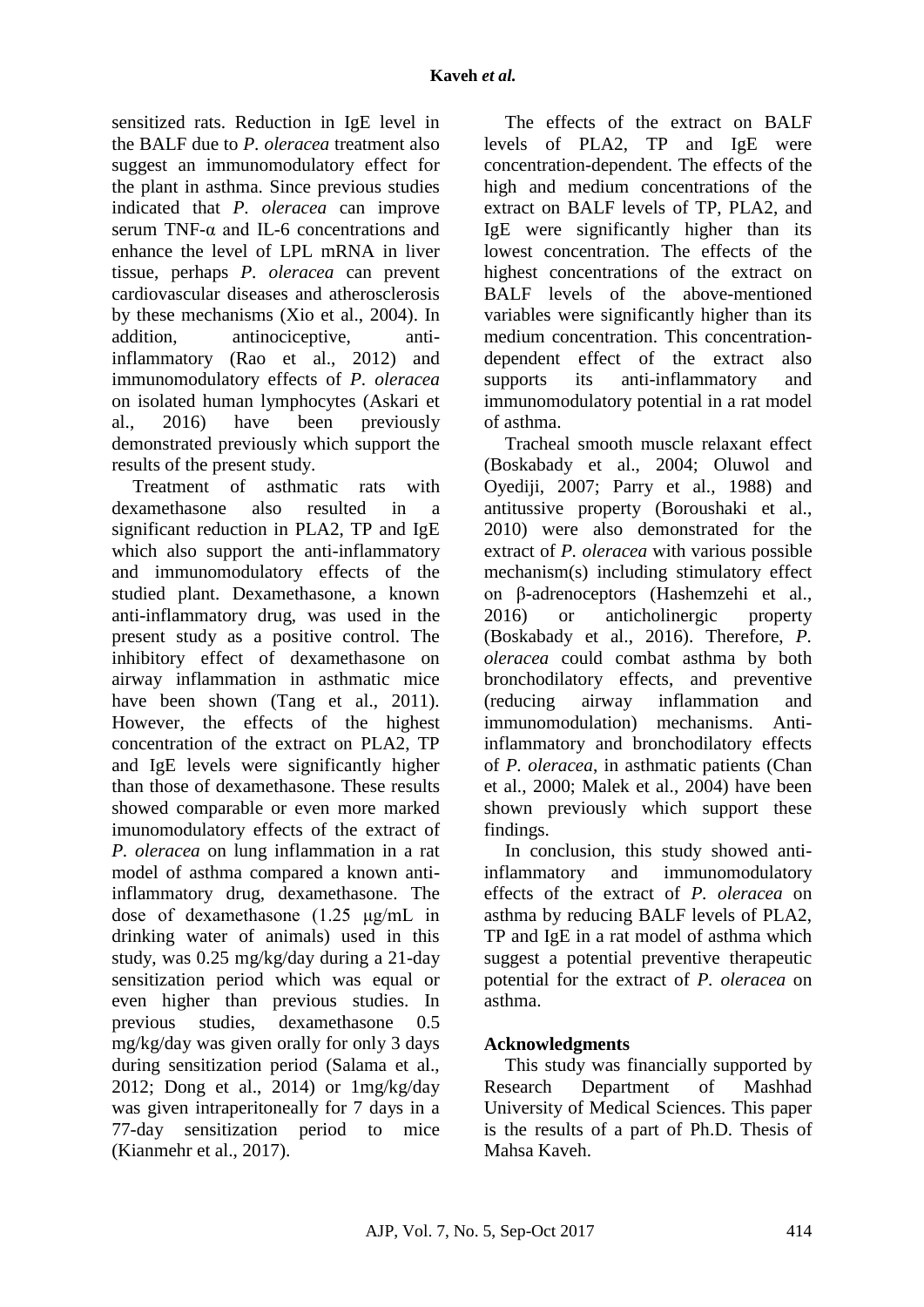#### **Conflict of interest**

The authors reported no conflict of interest in the present study.

#### **References**

- Abdel Moneim AE, Dkhil MA, Al-Quraishy S. 2013. The potential role of Portulaca oleracea as a neuroprotective agent in rotenone-induced neurotoxicity and apoptosis in the brain of rats. Pestic Biochem Physiol, 105: 203-212.
- Ahmad Al Obaidi AH, Mohamed Al Samarai AG, Yahya Al Samarai AK, Al Janabi JM. 2008. The predictive value of IgE as biomarker in asthma. J Asthma, 45: 654- 663.
- Arruda SF, Siqueira EM, Souza EM. 2004. Malanga (Xanthosoma sagittifolium) and purslane (Portulaca oleracea) leaves reduce oxidative stress in vitamin A-deficient rats. Ann Nutr Metab, 48: 288-295.
- Askari VR, Rezaei SA, Abnus K, Iranshahi M, Boskabady MH. 2016. The Influence of Hydro-Ethanolic Extract of Portulaca oleracea on Th1/Th2 balance in Isolated Human Lymphocytes. J Ethnopharmacol, 194: 1112-1121.
- Banerjee G, Mukherjee A. 2002. Biological activity of a common weed: Portulaca oleracea L.-II. Antifungal activity. Acta Botanica Hungarica, 44: 205-208.
- Banerjee G, Mukherjee A. 2003. Antibacterial activity of a common weed, Portulaca oleracea L. Geobios (Jodhpur), 30: 143-144.
- Boroushaki MT, Boskabady MH, Malek F. 2010. Antitussive effect of *Portulaca oleracea* L. in guinea pigs. Iran J Pharm Res, 3: 187-190.
- Boskabady MH, Boroushaki M and Aslani MR. 2004. Relaxant effect of *Portulaca oleraceae* on guinea pig tracheal chains and its possible mechanism (s) of action. Med Hypotheses Res, 1: 139-147.
- Boskabady [MH, H](https://www.ncbi.nlm.nih.gov/pubmed/?term=Boskabady%20MH%5BAuthor%5D&cauthor=true&cauthor_uid=28243284)ashemzehi [M,](https://www.ncbi.nlm.nih.gov/pubmed/?term=Hashemzehi%20M%5BAuthor%5D&cauthor=true&cauthor_uid=28243284) Khazdair [MR,](https://www.ncbi.nlm.nih.gov/pubmed/?term=Khazdair%20MR%5BAuthor%5D&cauthor=true&cauthor_uid=28243284) Askari [VR. 2](https://www.ncbi.nlm.nih.gov/pubmed/?term=Askari%20VR%5BAuthor%5D&cauthor=true&cauthor_uid=28243284)016. Hydro-ethanolic Extract of *Portulaca oleracea* Affects Betaadrenoceptors of Guinea Pig Tracheal Smooth Muscle. [Iran J Pharm Res, 15: 867–](https://www.ncbi.nlm.nih.gov/pmc/journals/2163/) [874.](https://www.ncbi.nlm.nih.gov/pmc/issues/288020/)
- Boskabady MH, Tabatabaee A, Jalali S. 2014. Potential effect of the extract of Zataria multiflora and its constituent, carvacrol, on lung pathology, total and differential WBC,

IgE and eosinophil peroxidase levels in sensitized guinea pigs. [J Funct Foods,](https://www.ncbi.nlm.nih.gov/pubmed/27672403) 11: 49–61.

- Busse W, Banks-Schlegel SP, Larson GL. 1995. Childhood versus adult-onset asthma. Am J Respir Crit Care Med, 151: 1635- 1639.
- Chan K, Islam MW, Kamil M, Radhakrishnan R, Zakaria MNM, Habibullah M, et al. 2000. The analgesic and anti-inflammatory effects of Portulaca oleracea L. subs. sativa (Haw.) Celak. J Ethnopharmacol, 73: 445- 451.
- Dong F, Wang C, Duan J, Zhang W, Xiang D, Li M. 2014. Puerarin Attenuates Ovalbumin-Induced Lung Inflammation and Hemostatic Unbalance in Rat Asthma Model. eCAM, 2014: 1-9.
- Hashemzehi M, Khazdair MR, Kiyanmehr M, Askari VR, Boskabady MH. 2016. *Portulaca oleracea* Affects Muscarinic Receptors of Guinea Pig Tracheal Smooth Muscle. Indian J Pharm Sci, 78: 388-394.
- Islam MW, Zakaria MNM, Radhakrishnan R, Habibullah M, Chan K. 1998. Evaluation of analgesic activity of the aerial parts of Portulaca oleracea v. sativa and its comparison with two related spices. [J Pharm](https://www.ncbi.nlm.nih.gov/pubmed/28543298)  [Pharmacol,](https://www.ncbi.nlm.nih.gov/pubmed/28543298) 50: 226-230.
- Kashima N, Nakajima H, Fukaura A, et al. 1993. Study of serum phosholipase A2 activity in bronchial asthmatic patients. Arerugi, 42: 723-727.
- Kelly CA, Ward C, Stenton SC, et al. 1998. Numbers and activity of cells obtained at bronchoalveolar lavage in asthma, and their relationship to airway responsiveness. Thorax, 43: 684-692.
- Keyhanmanesh R, Boskabady MH, Khamneh S, Ebrahimi MA. 2009. The effect of thymoquinone, the main constituent of Nigella sativa on tracheal responsiveness and WBC count in lung lavage of sensitized guinea-pigs. Planta Med, 75: 1–5.
- Keyhanmanesh R, Boskabady MH, Khamneh S, Ebrahimi MA. 2010. The effect of thymoquinone, the main constituent of Nigella sativa on tracheal responsiveness and WBC count in lung lavage of sensitized guinea-pigs. Planta Med, 76: 218–222.
- Kianmehr M, Haghmorad D, Nosratabadi R, Rezaei A, Alavinezhad A, Boskabady MH. 2017. The effect of Zataria multiflora on Th1/Th2 and Th17/Tregulatory in a mouse